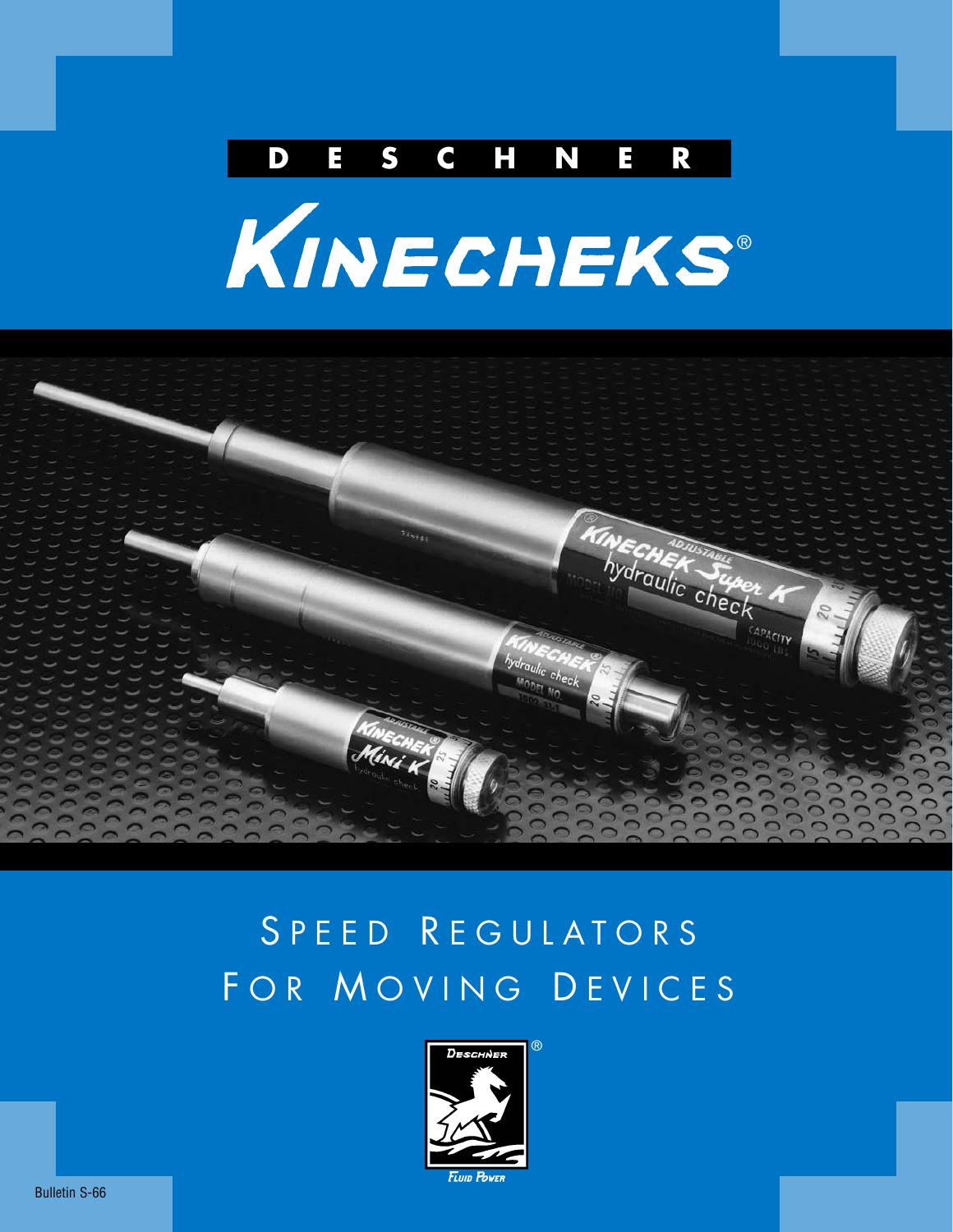

## LEAKPROOF HYDRAULIC CHECKS FOR SPEED REGULATION OF MOVING DEVICES

#### **COMPACT & POWERFUL**

KINECHEKS are unequalled for controlling the speed of both light and heavy loads. They are **available in stroke lengths of 1/2 inch, 1 inch, 2 inch,** 3 inch, 4 inch and 6 inch with capacities from 2 1/2 lbs. to 1200 lbs. force. There are no sliding seals or heavy springs to make the plunger bind or jerk, so KINECHEKS give smooth consistent control of moving devices whether the force is 2 1/2 lbs. or 1200 lbs. Leakproof KINECHEKS have more capacity, can be operated in any position, are extremely small in size and require no external fluid reservoir. A KINECHEK can do more work for a longer period that any other hydraulic check — and it's more dependable.

#### **EASY TO INSTALL**

This handy push plunger check is installed simply by mounting it with the plunger butted against the device to be controlled and turning the adjustment knob to the required setting. It is very easy to adjust the KINECHEK to your exact needs because the range of adjustment is 300° with a very gradual and smooth rate of change. The speed of the load pushing on the plunger is held uniform throughout the entire plunger stroke. The plunger automatically extends when the load is removed.

#### **VERSATILE**

A KINECHEK may be used to precisely regulate the speed or feed rate of any moving device. Use it to control the speed of air cylinder piston rods, automatic machine slides and carriages; to regulate the feed of drills, grinders, and cutting tools; or to remove chatter and lost motion from any equipment.

#### **LEAKPROOF**

The KINECHEK is a remarkable hydraulic unit. It is hermetically sealed and may be operated in any position for millions of cycles. It will not leak even a drop of fluid a year (unless damaged) — therefore fluid replenishment is never needed. KINECHEK units stay clean and are excellent for use on food processing equipment, business machines, medical and optical equipment, and automatic production machinery.

#### **PRECISION DESIGN**

KINECHEKS are guaranteed to provide millions of trouble-free cycles without noticeable wear. All KINECHEKS contain a tool steel cylinder that is hardened to Rockwell 60c, honed to a mirror finish, and precisely mated to a special alloy *all metal* piston. This combination is virtually impossible to wear out.\* All parts are made with exacting perfection, and the plunger rod end is hardened for maximum service life. A patented rolling diaphragm seal provides leakproof, frictionless sealing of the plunger rod and makes a KINECHEK unsurpassed for smooth, dependable, constant speed control.

*\*There are no sliding seals.*

#### **CONSTANT SPEED**

CONSTANT SPEED month after month is an important characteristic of KINECHEKS. They are more precise in movement than conventional checks because the super-clean silicone fluid they contain is sealed in for life and filtered every stroke. No dirt, dust or lint can contaminate the fluid — therefore the internal flow aperture never silts and causes variation in plunger speed as it does in checks with sliding seals or those refilled periodically with nontoo-clean hydraulic oil. Added to this is the advantage that silicone fluid is more constant in viscosity than ordinary hydraulic oil, so that speed variations in KINECHEKS (due to temperature changes) are almost imperceptible. A KINECHEK is your answer when you need an efficient and reliable timer, as well as an accurate speed control.

#### **NO MAINTENANCE NECESSARY**

KINECHEKS do not require periodic replenishment of fluid because there are no sliding seals to leak, wear or contaminate the internal fluid. KINECHEK rolling diaphragm seals successfully withstand endurance tests of 10,000,000 cycles without leaking. These tests insure that the KINECHEK will operate for millions of cycles without noticeable wear. An integral rod wiper protects the seal and other internal parts of the KINECHEK from contamination by cutting oils, moisture and dust. All moving parts are permanently lubricated and contribute to an extremely long life without maintenance.

*You can install a KINECHEK and forget it!*

## CONSTANT SPEED/FEED CONTROL

—1—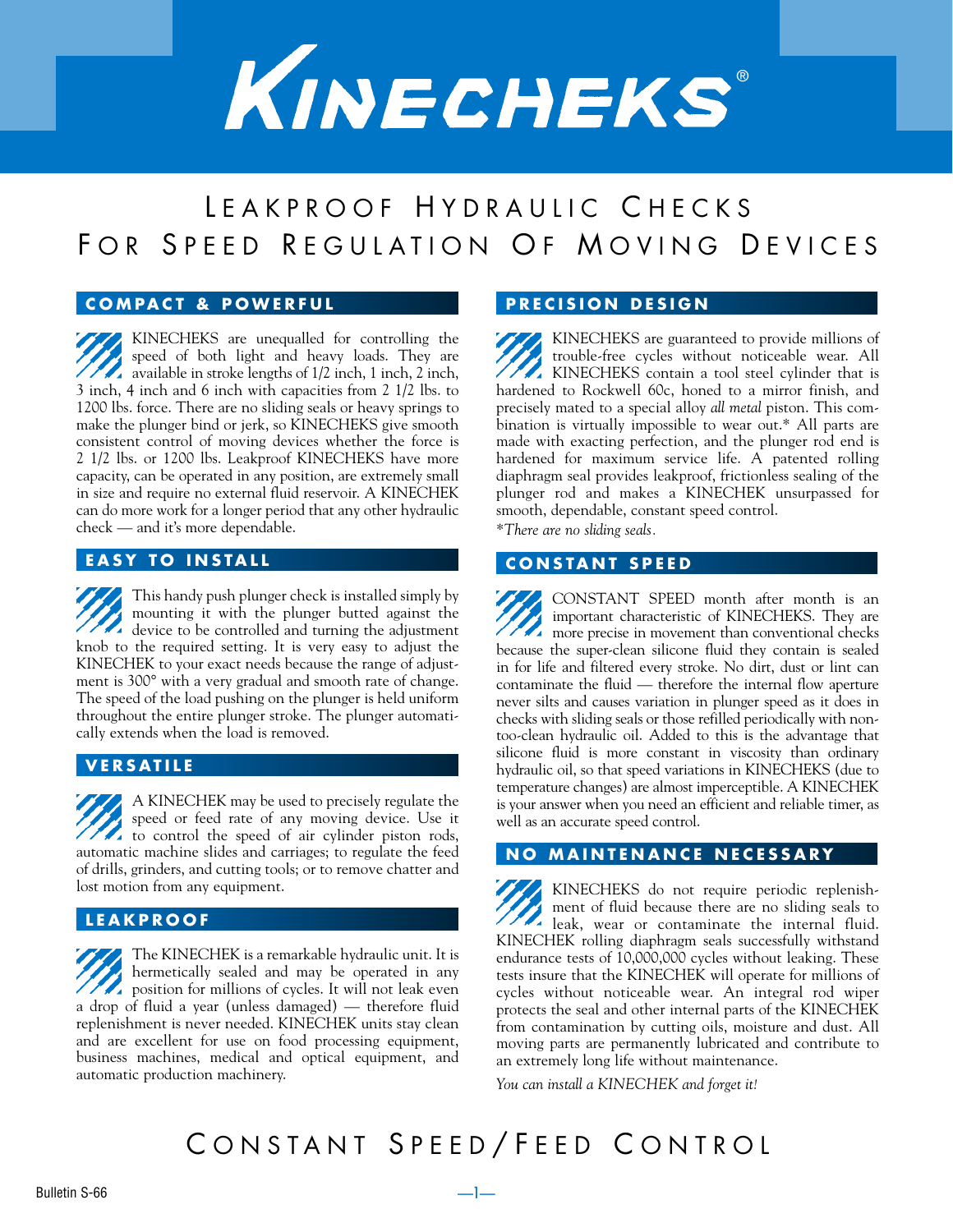



*KINECHEKS, originated by Deschner Corporation in 1961, represent a "state of the art" advancement in hydraulic feed control. The adjacent cutaway view illustrates many of the design features in a typical Slimline model KINECHEK. All KINECHEK models contain these same quality features, although parts arrangement will vary from model to model. Each and every KINECHEK is thoroughly tested and must meet rigid performance standards before it is approved for shipment. This is your assurance of receiving the highest possible product quality.*

#### **SLIMLINE**

The SLIMLINE KINECHEK is the original hydraulic check that has set the industry standards for compactness, reliability and constancy in feed control. It is available in stroke lengths of 1/2 inch, 1 inch, 2 inch and 3 inch; all with a 1200 lb. maximum capacity. The wide selection of models described on pages 5 and 6 will provide a solution to most of your motion control problems.

#### **SKIPCHEK**

SLIMLINE KINECHEKS can be provided with a skip feature which allows controlled feed movements to be separated with a fast feed (skip) interval. The SKIPCHEK® reduces machining times when drilling tubular sections, clevis parts, etc. Each SKIPCHEK is tailor-made to the users specifications and is available in 1/2 inch, 1 inch, 2 inch and 3 inch stroke models. Pages 13 and 14 provide design and ordering information for this model.

#### **SUPER K**

This KINECHEK model provides the advantages of a long 4 inch or 6 inch operating stroke within **22** a short overall length. Maximum capacity of this model is 1200 lbs. Pages 9 and 10 provide specification and dimensional information for this model.

#### **MINI K**

This smallest KINECHEK provides the advantages of a precise hydraulic feed control in an extremely small size. Leak proof and fully adjustable, the KINECHEK MINI K is available in 1/2 inch, 1 inch and 1 1/4 inch stroke lengths with a maximum capacity of 400 lbs. See pages 7 and 8 for specification and dimensional information.

#### **PECKCHEK**



—2—

PECKCHEK® clutching is available for deep hole peck drilling. Contact factory for information on this and any other special needs. Ask for bulletin S-62.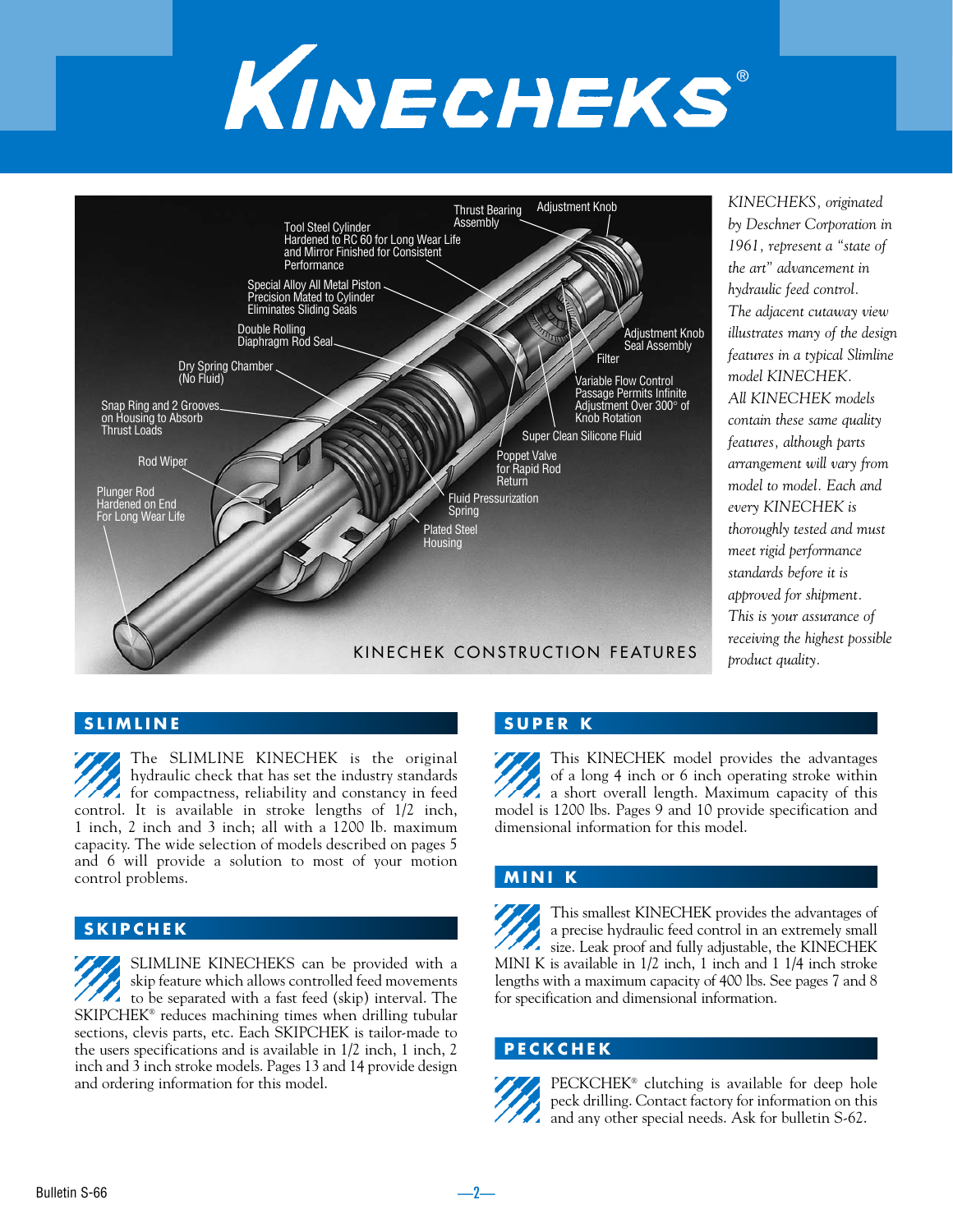

#### **CUSHION-START SLOW RETURN**

The CUSHION-START® KINECHEK is a combination impact absorber and hydraulic check. The impact absorbing feature called "Cushion-Start" is a safeguard for those applications where a fast moving machine element must be abruptly decelerated, then permitted to continue its movement at a constant speed. The first portion of the unit's stroke is used for cushioning, while the remaining stroke will control the speed of any load with the same uniformness as regular Kinecheks. The cushioning feature is normally supplied only in the SLIMLINE family of units. See pages 11 and 12 for specification and dimensional information on this model.

#### **MOUNTING ARRANGEMENTS IMPORTANT**





Mount on flat surfaces with mounting block at either snap ring groove or between snap ring grooves. Thrust is taken by snap ring furnished.

Can be mounted in round holes and retained by snap rings in light duty installations. If application is severe, body should be clamped radially by split mounting to prevent body working in hole. Set screws must not be used.

#### **ROLLER (ACCESSORIES)**

.62

1.00 Dia.





Cantilever Roller No. A10131 Roller No. A10331

.437-20 Thd.

 $-1.00$ -

—3—

The SLOW RETURN KINECHEK will control the speed of a load pushing on the plunger rod exactly the same as a regular KINECHEK. However, the automatic return action of the plunger rod is slowed by a fixed restricting orifice added to the unit's internal flow passages. The time required for the plunger rod to extend ranges from 6 seconds to 22 seconds per inch of stroke for the models listed. This return time depends upon the orifice size built into the unit. Other times are available upon request. This feature is very helpful where automatic extension of the plunger rod would interfere with a second operation. Pages 11 and 12 provide specification and dimensional information on this model.

#### **FIGURE 5**

**FIGURE 7**



End of Kinechek plunger is hardened for wear resistance, and should, whenever possible, be butted directly against any straight moving body. Load should never slide on end of plunger or cause plunger to twist during its stroke.

However, for longest life with swinging levers, install roller on lever so *roller contacts flat end of plunger* during entire stroke of plunger. Rollers A10131 and A10331, illustrated in figures 3 and 4, are suitable for this purpose.



swinging levers || if service requirement is very light. Angularity of lever must not put a right angle load on plunger at X greater than the maximum values shown in the chart below.

| <b>MAXIMUM RIGHT ANGLE LOAD AT X:</b> |                      |              |  |  |  |  |  |  |
|---------------------------------------|----------------------|--------------|--|--|--|--|--|--|
| Kinechek<br>Model                     | Stroke               | Max.<br>Load |  |  |  |  |  |  |
| Mini K                                | $1/2$ , 1 or 1 $1/4$ | $4$ lbs.     |  |  |  |  |  |  |
| Slimline                              | $1/2$ or 1           | 20 lbs.      |  |  |  |  |  |  |
| Slimline                              | 2 or 3               | $10$ lbs.    |  |  |  |  |  |  |
| Super K                               | 4 or 6               | $10$ lbs.    |  |  |  |  |  |  |

Safety Stop – For quickest plunger return after a working stroke, and to protect KINECHEK, provide a solid stop to stop the moving load approximately 1/32" before KINECHEK plunger reaches bottom of its own stroke.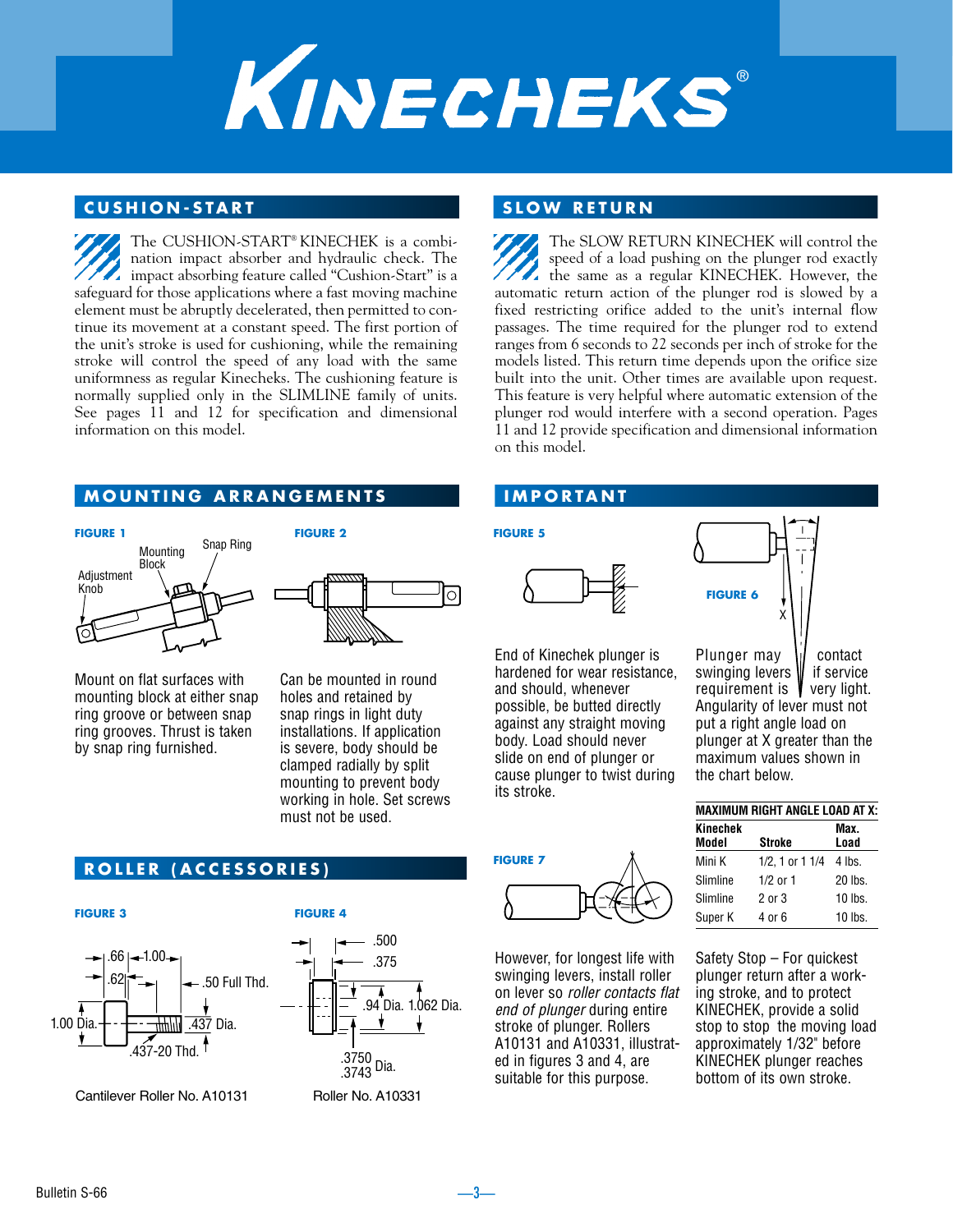

#### **TYPICAL KINECHEK APPLICATIONS**



KINECHEKS are very adaptable and are used in a wide variety of applications. Please consult factory if you have any questions regarding the use of a KINECHEK in your application.

#### **FIGURE 8**



KINECHEK stops load moving on conveyor, then allows load to continue after KINECHEK plunger is depressed.

#### **FIGURE 9**



CUSHION-START KINECHEK cushions, then controls feed rate of slide operated by an air cylinder.



Upper unit controls speed of air cylinder. Lower unit slows return of spring operated lever.

#### **FIGURE 11**



KINECHEK MINI K used to control feed rate of hand held drill.

#### **FIGURE 12**



Two KINECHEK SUPER K units permit fast insertion by robot with slow completion of operation.

—4—

**FIGURE 13**



Drilling machine controlled with KINECHEK may be operated in any position.

#### **GUARANTEE AND LIMITATION OF LIABILITY**

Every hydraulic unit is fully guaranteed against defects in workmanship or material. Within one year from the date of shipment to the original purchaser, any unit which has proven defective will be repaired without charge, F.O.B. factory, when unit is shipped prepaid to factory. The Company is not responsible for any damage resulting from tampering, abuse, or incorrect application.

The Company's liability on any claim of any kind including negligence, for any loss or damage arising out of, connected

with or resulting from the design, manufacture, sale, delivery, resale, installation or installation advice, inspection, repair, operation, or use, of any equipment described herein shall in no case exceed the price allocable to the equipment which gives rise to the claim, and shall terminate four years after the date of original shipment. The purchaser, by acceptance of any of the Company's products described herein, assumes all liability of the consequence of the use of those products.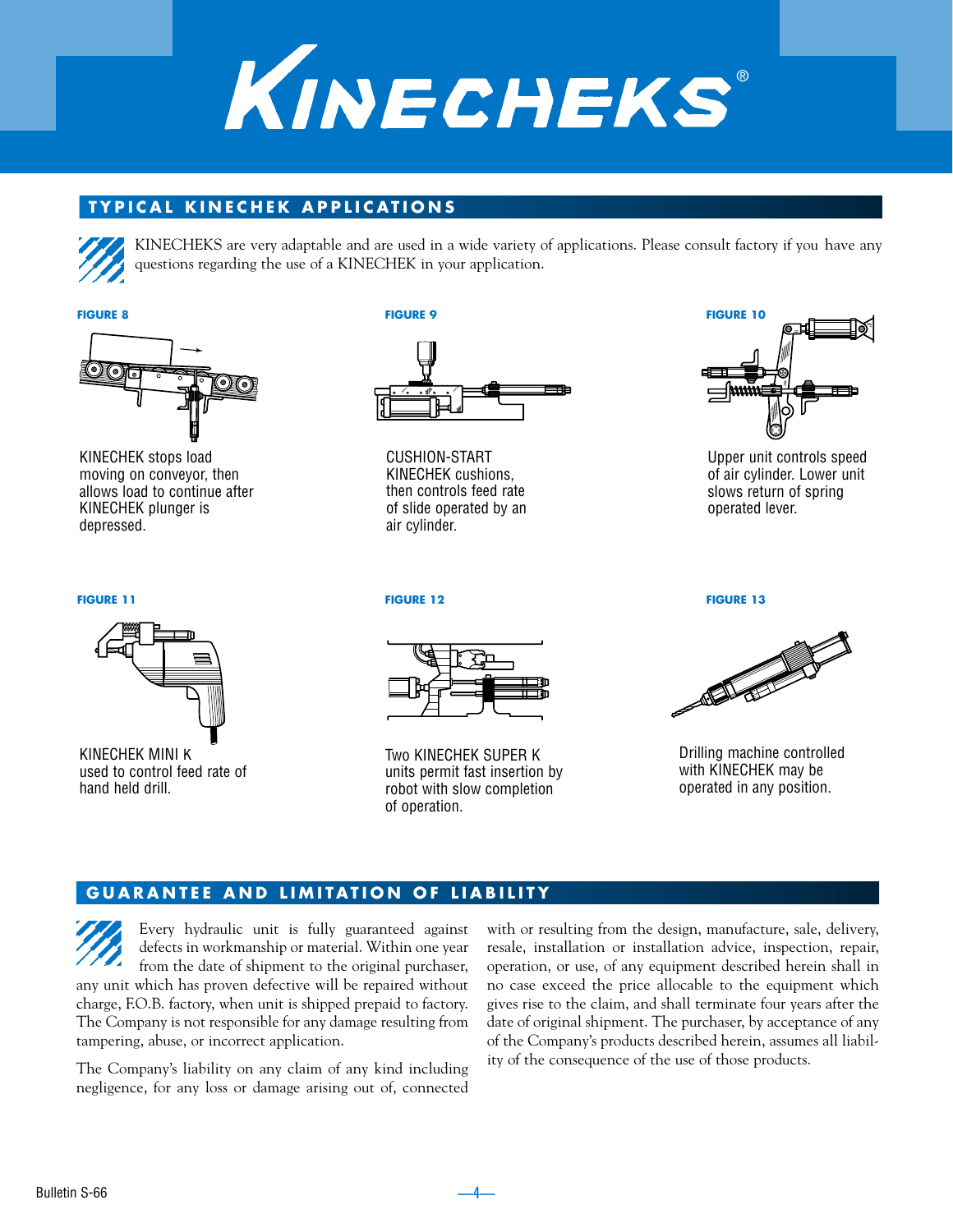## **KINECHEKS** SLIMLINE ®

#### **SLIMLINE**

The SLIMLINE KINECHEK is the original hydraulic check that has set the industry standards for compactness, reliability and constancy in feed control. It is available in stroke lengths of 1/2 inch, 1 inch, 2 inch and 3 inch; all with a 1200 lb. maximum capacity. The wide selection of models described below will provide a solution to most of your motion control problems. Please contact factory if you have requirements for thrust loads greater than 1,200 lbs.

#### **SPECIFICATIONS**

| 1                                                                        | $\overline{2}$ | 3             | 4                                                                     | $5\phantom{.0}$                                    | 6                                                                           | $\overline{7}$                                                               | 8                                                                            | 9                                                                  |                 |                 |  |
|--------------------------------------------------------------------------|----------------|---------------|-----------------------------------------------------------------------|----------------------------------------------------|-----------------------------------------------------------------------------|------------------------------------------------------------------------------|------------------------------------------------------------------------------|--------------------------------------------------------------------|-----------------|-----------------|--|
| <b>Model No.</b><br><b>Description</b><br>of Kinechek<br><b>Slimline</b> |                | <b>Stroke</b> | <b>Minimum</b><br><b>Force That</b><br><b>Will Operate</b><br>Plunger | Plunger<br>Return<br><b>Spring</b><br><b>Force</b> | Time Req'd for<br><b>Plunger to</b><br><b>Return Outward</b><br>if Released | <b>Load That Will</b><br><b>Push Plunger</b><br>1 in. Per Sec.<br>at Fastest | <b>Load That Will</b><br><b>Push Plunger</b><br>4 in. Per Sec.<br>at Fastest | <b>Time for Full Stroke</b><br>of Plunger at Slowest<br>Adjustment |                 |                 |  |
|                                                                          |                |               | <b>Full Stroke</b>                                                    |                                                    | Suddenly                                                                    | Adjustment                                                                   | Adjustment                                                                   | 1000 lb.<br>Load                                                   | 500 lb.<br>Load | 100 lb.<br>Load |  |
| $1001 - 31 - 1/2$                                                        | extra fast     |               |                                                                       |                                                    | .015 sec.                                                                   | 6 lbs.                                                                       | 10 lbs.                                                                      | $0.5$ sec.                                                         | 1 sec.          | 5 sec.          |  |
| $1003 - 31 - 1/2$                                                        | fast           | $1/2$ in.     | 5 lbs.                                                                | 4 lbs.                                             | .020 sec.                                                                   | 9 lbs.                                                                       | 19 lbs.                                                                      | 4 sec.                                                             | 9 sec.          | 50 sec.         |  |
| $1002 - 31 - 1/2$                                                        | standard       |               |                                                                       |                                                    | .031 sec.                                                                   | 11 lbs.                                                                      | 33 lbs.                                                                      | 8 sec.                                                             | 18 sec.         | 150 sec.        |  |
| $1004 - 31 - 1/2$                                                        | slow speed     |               |                                                                       |                                                    | .186 sec.                                                                   | 30 lbs.                                                                      | 90 lbs.                                                                      | 38 sec.                                                            | 90 sec.         | 12.5 min.       |  |
| $1001 - 31 - 1$                                                          | extra fast     |               |                                                                       |                                                    | .030 sec.                                                                   | 6 lbs.                                                                       | 10 lbs.                                                                      | 1 sec.                                                             | 2 sec.          | 10 sec.         |  |
| $1003 - 31 - 1$                                                          | fast           | $1$ in.       | 5 lbs.                                                                | 4 lbs.                                             | .041 sec.                                                                   | 9 lbs.                                                                       | 19 lbs.                                                                      | 8 sec.                                                             | 18 sec.         | 100 sec.        |  |
| $1002 - 31 - 1$                                                          | standard       |               |                                                                       |                                                    | .063 sec.                                                                   | 11 lbs.                                                                      | 33 lbs.                                                                      | 15 sec.                                                            | 35 sec.         | $5$ min.        |  |
| $1004 - 31 - 1$                                                          | slow speed     |               |                                                                       |                                                    | .378 sec.                                                                   | 30 lbs.                                                                      | 90 lbs.                                                                      | 75 sec.                                                            | 180 sec.        | 25 min.         |  |
| $1001 - 31 - 2$                                                          | extra fast     |               |                                                                       |                                                    | .052 sec.                                                                   | 6 lbs.                                                                       | 10 lbs.                                                                      | 2 sec.                                                             | 5 sec.          | 20 sec.         |  |
| $1003 - 31 - 2$                                                          | fast           | $2$ in.       | 5 lbs.                                                                | 4 lbs.                                             | .070 sec.                                                                   | 9 lbs.                                                                       | 19 lbs.                                                                      | 15 sec.                                                            | 35 sec.         | 200 sec.        |  |
| 1002-31-2                                                                | standard       |               |                                                                       |                                                    | .106 sec.                                                                   | $11$ lbs.                                                                    | 33 lbs.                                                                      | 30 sec.                                                            | 70 sec.         | $10$ min.       |  |
| $1004 - 31 - 2$                                                          | slow speed     |               |                                                                       |                                                    | .730 sec.                                                                   | 30 lbs.                                                                      | 90 lbs.                                                                      | 150 sec.                                                           | 6 min.          | 50 min.         |  |
| $1001 - 31 - 3$                                                          | extra fast     |               |                                                                       |                                                    | .115 sec.                                                                   | 6 lbs.                                                                       | 10 lbs.                                                                      | 3 sec.                                                             | 7 sec.          | 30 sec.         |  |
| $1003 - 31 - 3$                                                          | fast           | 3 in.         | 5 lbs.                                                                | 4 lbs.                                             | .155 sec.                                                                   | 9 lbs.                                                                       | 19 lbs.                                                                      | 23 sec.                                                            | 55 sec.         | 5 min.          |  |
| $1002 - 31 - 3$                                                          | standard       |               |                                                                       |                                                    | .235 sec.                                                                   | $11$ lbs.                                                                    | 33 lbs.                                                                      | 45 sec.                                                            | 105 sec.        | 15 min.         |  |
| $1004 - 31 - 3$                                                          | slow speed     |               |                                                                       |                                                    | 1.620 sec.                                                                  | 30 lbs.                                                                      | 90 lbs.                                                                      | 225 sec.                                                           | $9$ min.        | 75 min.         |  |

—5—

Capacity: 1200 lbs. Maximum – Including Impact When Load Strikes Plunger 135°F Maximum Continuous Operating Temperature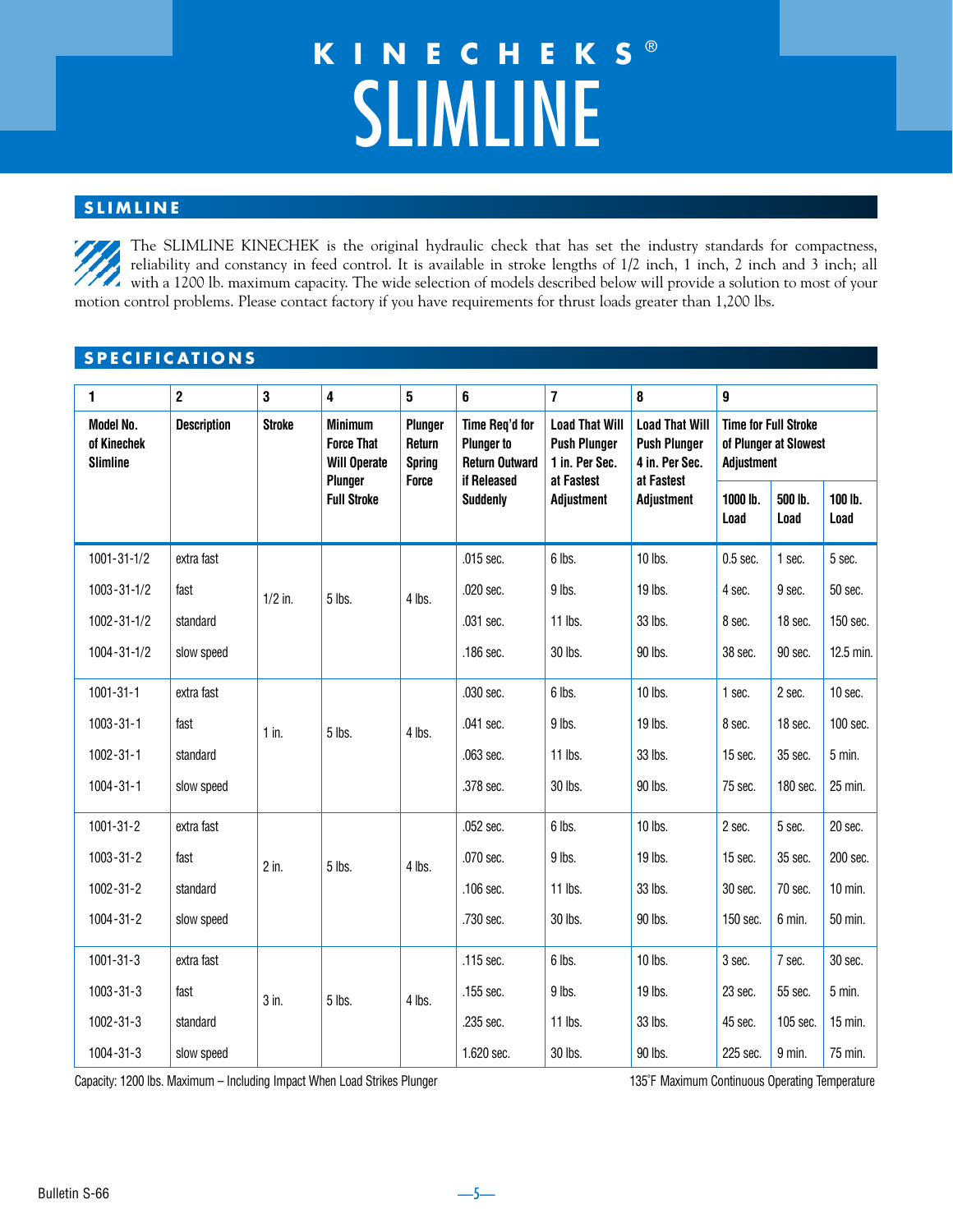# SLIMLINE **KINECHEKS** ®

#### **DIMENSIONS AND WEIGHTS**

| Model No.   | Stroke    | Weight     | A     | B     | C    |
|-------------|-----------|------------|-------|-------|------|
| $-31 - 1/2$ | $1/2$ in. | $11.5$ oz. | 6.33  | .687  | 4.28 |
| $-31-1$     | $1$ in.   | $12.5$ oz. | 7.83  | 1.187 | 5.28 |
| $-31-2$     | 2 in.     | 16.5 oz.   | 10.87 | 2.187 | 7.31 |
| $-31-3$     | 3 in.     | 19.2 oz.   | 13.87 | 3.187 | 9.31 |



—6—

 $.718$   $\rightarrow$  $-1.437 -$ 

2 Holes

1.25

 $\ddagger$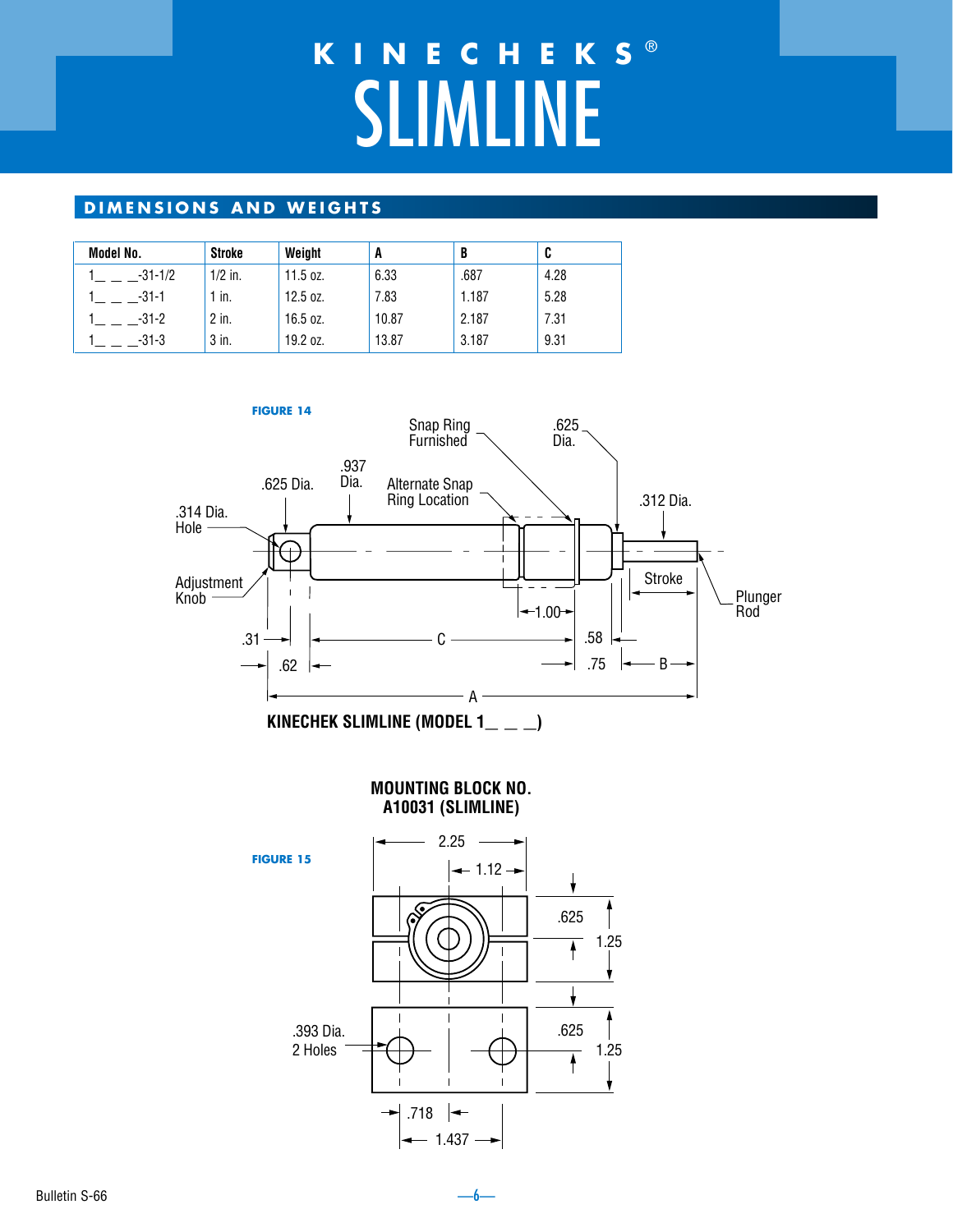# **KINECHEKS** ®

#### **MINI K**

This smallest KINECHEK provides the advantages of a precise hydraulic feed control in an extremely small size. Leak proof and fully adjustable, the KINECHEK MINI K is available in 1/2 inch, 1 inch,, 1 1/4 and 1 1/2 inch stroke lengths with a maximum capacity of 400 lbs.

#### **SPECIFICATIONS**

| 1                                                | 2                  | 3             | 4                                                                                           | 5                                           | 6                                                                                              | $\overline{7}$                                                                             | 8                                                                                          | 9                            |                                                                 |             |             |
|--------------------------------------------------|--------------------|---------------|---------------------------------------------------------------------------------------------|---------------------------------------------|------------------------------------------------------------------------------------------------|--------------------------------------------------------------------------------------------|--------------------------------------------------------------------------------------------|------------------------------|-----------------------------------------------------------------|-------------|-------------|
| <b>Model No.</b><br>of Kinechek<br><b>Mini K</b> | <b>Description</b> | <b>Stroke</b> | <b>Minimum</b><br><b>Force That</b><br><b>Will Operate</b><br>Plunger<br><b>Full Stroke</b> | Plunger<br>Return<br><b>Spring</b><br>Force | Time Req'd for<br><b>Plunger to</b><br><b>Return Outward</b><br>if Released<br><b>Suddenly</b> | <b>Load That Will</b><br><b>Push Plunger</b><br>1 in. Per Sec.<br>at Fastest<br>Adjustment | <b>Load That Will</b><br><b>Push Plunger</b><br>4 in. Per Sec.<br>at Fastest<br>Adjustment | <b>Adjustment</b><br>300 lb. | <b>Time for Full Stroke</b><br>of Plunger at Slowest<br>150 lb. | 75 lb.      | 25 lb.      |
|                                                  |                    |               |                                                                                             |                                             |                                                                                                |                                                                                            |                                                                                            | <b>Load</b>                  | <b>Load</b>                                                     | <b>Load</b> | <b>Load</b> |
| $3021 - 19 - 1/2$                                | extra fast         |               |                                                                                             |                                             | .05 sec.                                                                                       | $2.5$ lbs.                                                                                 | 3.5 lbs.                                                                                   | $0.5$ sec.                   | 1 sec.                                                          | 2 sec.      | 6 sec.      |
| $3023 - 19 - 1/2$                                | fast               | $1/2$ in.     | 2.5 lbs.                                                                                    | 2 lbs.                                      | .08 sec.                                                                                       | 2.8 lbs.                                                                                   | 4 lbs.                                                                                     | 3 sec.                       | 6 sec.                                                          | 12 sec.     | 36 sec.     |
| $3022 - 19 - 1/2$                                | standard           |               |                                                                                             |                                             | .18 sec.                                                                                       | 3 lbs.                                                                                     | 5 lbs.                                                                                     | 6 sec.                       | 12 sec.                                                         | 24 sec.     | 72 sec.     |
| $3024 - 19 - 1/2$                                | slow speed         |               |                                                                                             |                                             | 1.1 sec.                                                                                       | 5 lbs.                                                                                     | 9 lbs.                                                                                     | 30 sec.                      | 60 sec.                                                         | 120 sec.    | 360 sec.    |
| 3021-19-1                                        | extra fast         |               |                                                                                             |                                             | .09 sec.                                                                                       | 2.5 lbs.                                                                                   | $3.5$ lbs.                                                                                 | 1 sec.                       | 2 sec.                                                          | 4 sec.      | 12 sec.     |
| $3023 - 19 - 1$                                  | fast               | $1$ in.       | 2.5 lbs.                                                                                    | 2 lbs.                                      | .13 sec.                                                                                       | 2.8 lbs.                                                                                   | 4 lbs.                                                                                     | 6 sec.                       | 12 sec.                                                         | 24 sec.     | 72 sec.     |
| 3022-19-1                                        | standard           |               |                                                                                             |                                             | .32 sec.                                                                                       | 3 lbs.                                                                                     | 5 lbs.                                                                                     | 12 sec.                      | 24 sec.                                                         | 48 sec.     | 144 sec.    |
| $3024 - 19 - 1$                                  | slow speed         |               |                                                                                             |                                             | 1.9 sec.                                                                                       | 5 lbs.                                                                                     | 9 lbs.                                                                                     | 60 sec.                      | 120 sec.                                                        | 240 sec.    | 720 sec.    |
| 3021-19-1 1/4                                    | extra fast         |               |                                                                                             |                                             | .12 sec.                                                                                       | 2.5 lbs.                                                                                   | 3.5 lbs.                                                                                   | 1.2 sec.                     | 2.5 sec.                                                        | 5 sec.      | 15 sec.     |
| 3023-19-1 1/4                                    | fast               | 1 1/4 in.     | 2.5 lbs.                                                                                    | 2 lbs.                                      | $.17$ sec.                                                                                     | 2.8 lbs.                                                                                   | 4 lbs.                                                                                     | 7.5 sec.                     | 15 sec.                                                         | 30 sec.     | 90 sec.     |
| 3022-19-1 1/4                                    | standard           |               |                                                                                             |                                             | .42 sec.                                                                                       | 3 lbs.                                                                                     | $5$ lbs.                                                                                   | 15 sec.                      | 30 sec.                                                         | 60 sec.     | 180 sec.    |
| 3024-19-1 1/4                                    | slow speed         |               |                                                                                             |                                             | 2.5 sec.                                                                                       | 5 lbs.                                                                                     | 9 lbs.                                                                                     | 75 sec.                      | 150 sec.                                                        | 300 sec.    | 900 sec.    |
| 3021-19-1 1/2                                    | extra fast         |               |                                                                                             |                                             | .15 sec.                                                                                       | 2.5 lbs.                                                                                   | 3.5 lbs                                                                                    | 1.5 sec.                     | 3 sec.                                                          | 6 sec.      | 18 sec.     |
| 3023-19-1 1/2                                    | fast               | 1 1/2 in.     | 2.5 lbs.                                                                                    | 2 lbs.                                      | .21 sec.                                                                                       | 2.8 lbs.                                                                                   | 4 lbs.                                                                                     | 9 sec.                       | 18 sec.                                                         | 36 sec.     | 108 sec.    |
| 3022-19-1 1/2                                    | standard           |               |                                                                                             |                                             | .51 sec.                                                                                       | 3 lbs.                                                                                     | 5 lbs                                                                                      | 18 sec.                      | 36 sec.                                                         | 72 sec.     | 216 sec.    |
| 3024-19-1 1/2                                    | slow speed         |               |                                                                                             |                                             | 3.0 sec.                                                                                       | 5 lbs.                                                                                     | 9 lbs.                                                                                     | 90 sec.                      | 180 sec.                                                        | 360 sec.    | 1080 sec.   |

Capacity: 400 lbs. Maximum – Including Impact When Load Strikes Plunger 135°F Maximum Continuous Operating Temperature

—7—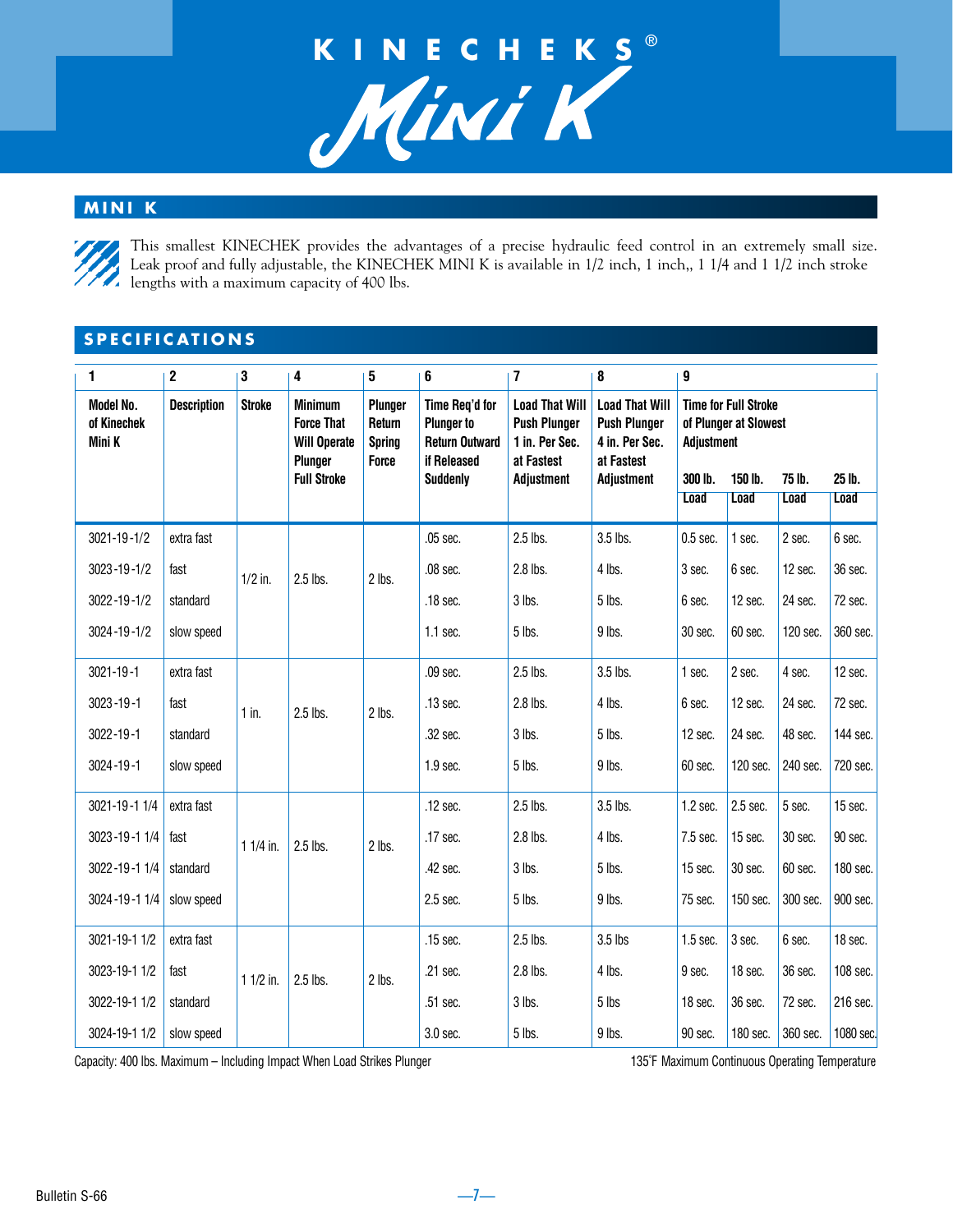

#### **DIMENSIONS AND WEIGHTS**

| Model No.                 | Stroke     | Weight   | A    | в     | C   |     |
|---------------------------|------------|----------|------|-------|-----|-----|
| -19-1/2                   | $1/2$ in.  | 3.25 oz. | 4.22 | .625  | .72 | .63 |
| $-19-1$<br>-3             | 1 in.      | 3.70 oz. | 5.72 | 1.125 | .72 | .63 |
| -19-1 1/4<br>$\mathbf{3}$ | 1 1/4 in.  | 5.3 oz.  | 6.58 | 1.375 | .72 | .63 |
| $-19-11/2$<br>3           | $11/2$ in. | 5.6 oz.  | 7.08 | 1.625 | .97 | .88 |



**KINECHEK MINI K (MODEL 3\_ \_ \_)**



—8—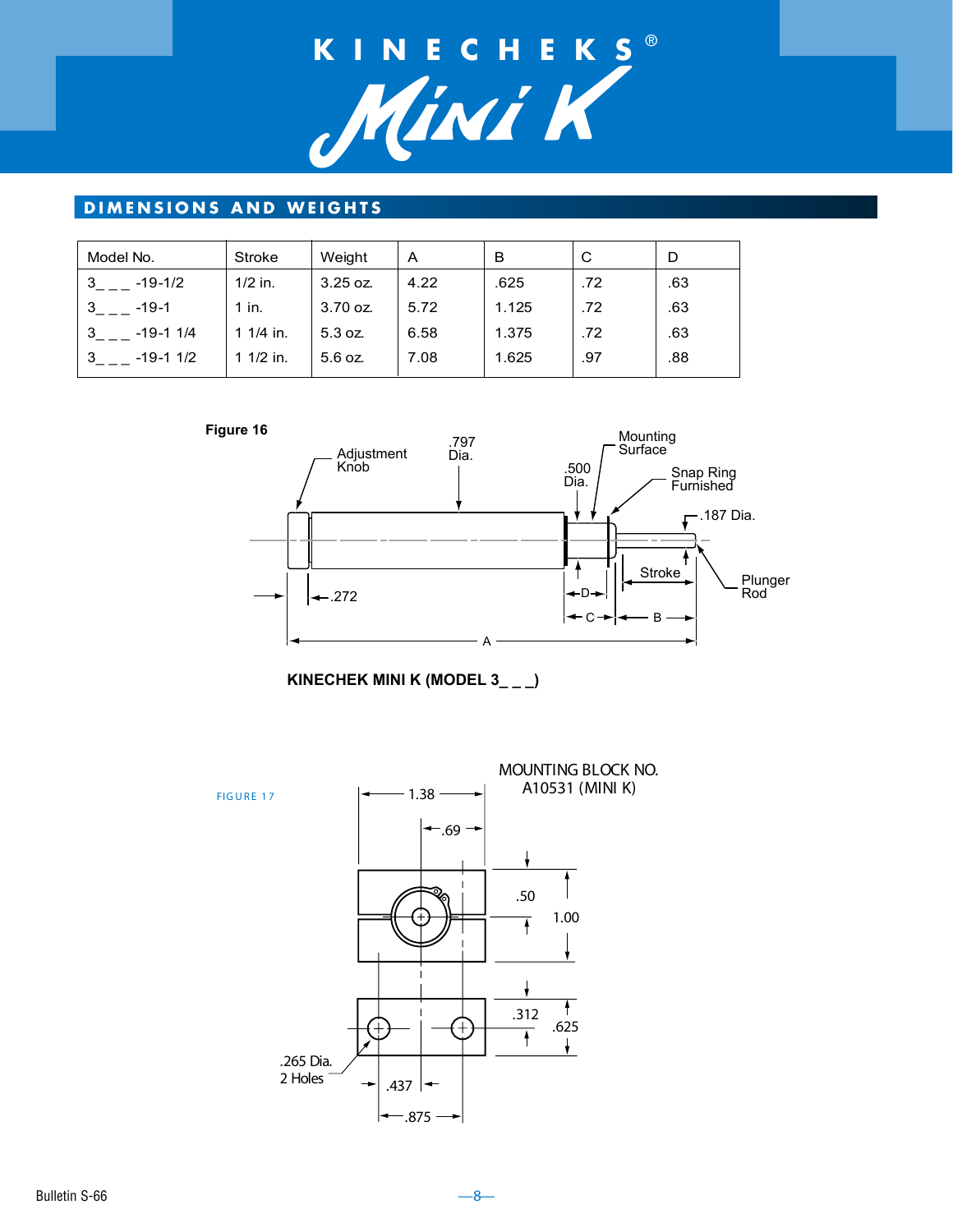

#### **SUPER K**



This Kinechek model provides the advantages of a long 4 inch or 6 inch operating stroke within a short overall length. Maximum capacity of this model is 1200 lbs.

### **SPECIFICATIONS**

| 1                                          | $\mathbf 2$                  | 3     | 4                                                          | 5                                                | 6                                                                           | 7                                                                            | 8                                                                            | 9                                                                  |                   |                   |
|--------------------------------------------|------------------------------|-------|------------------------------------------------------------|--------------------------------------------------|-----------------------------------------------------------------------------|------------------------------------------------------------------------------|------------------------------------------------------------------------------|--------------------------------------------------------------------|-------------------|-------------------|
| <b>Model No.</b><br>of Kinechek<br>Super K | <b>Description</b><br>Stroke |       | <b>Minimum</b><br><b>Force That</b><br><b>Will Operate</b> | <b>Plunger</b><br><b>Return</b><br><b>Spring</b> | Time Req'd for<br><b>Plunger to</b><br><b>Return Outward</b><br>if Released | <b>Load That Will</b><br><b>Push Plunger</b><br>1 in. Per Sec.<br>at Fastest | <b>Load That Will</b><br><b>Push Plunger</b><br>4 in. Per Sec.<br>at Fastest | <b>Time for Full Stroke</b><br>of Plunger at Slowest<br>Adjustment |                   |                   |
|                                            |                              |       | <b>Plunger</b><br><b>Full Stroke</b>                       | Force                                            | Suddenly                                                                    | Adjustment                                                                   | Adjustment                                                                   | $1000$ lb.<br>Load                                                 | 500 lb.<br>Load   | $100$ lb.<br>Load |
| $5001 - 31 - 4$                            | extra fast                   |       |                                                            |                                                  | $.14$ sec.                                                                  | 6 lbs.                                                                       | 10 lbs.                                                                      | 4 sec.                                                             | $10$ sec.         | 40 sec.           |
| $5003 - 31 - 4$                            | fast                         | 4 in. | $5$ lbs.                                                   | $4$ lbs.                                         | .19 sec.                                                                    | 9 lbs.                                                                       | 19 lbs.                                                                      | 30 sec.                                                            | 70 sec.           | $6.5$ min.        |
| $5002 - 31 - 4$                            | standard                     |       |                                                            |                                                  | .36 sec.                                                                    | $11$ lbs.                                                                    | 33 lbs.                                                                      | 60 sec.                                                            | 140 sec.          | 20 min.           |
| $5004 - 31 - 4$                            | slow speed                   |       |                                                            |                                                  | 1.87 sec.                                                                   | 30 lbs.                                                                      | 90 lbs.                                                                      | $5 \text{ min}$ .                                                  | $12 \text{ min.}$ | 100 min.          |
| $5001 - 37 - 6$                            | extra fast                   |       |                                                            |                                                  | .25 sec.                                                                    | 9 lbs.                                                                       | 12 lbs.                                                                      | 6 sec.                                                             | 15 sec.           | 60 sec.           |
| $5003 - 37 - 6$                            | fast                         | 6 in. | 8 lbs.                                                     | 7 lbs.                                           | .33 sec.                                                                    | $10$ lbs.                                                                    | 20 lbs.                                                                      | 45 sec.                                                            | 105 sec.          | $10$ min.         |
| $5002 - 37 - 6$                            | standard                     |       |                                                            |                                                  | .65 sec.                                                                    | $12$ lbs.                                                                    | 33 lbs.                                                                      | 90 sec.                                                            | 3.5 min.          | 30 min.           |
| $5004 - 37 - 6$                            | slow speed                   |       |                                                            |                                                  | 2.39 sec.                                                                   | 30 lbs.                                                                      | 90 lbs.                                                                      | 7.5 min.                                                           | 18 min.           | 150 min.          |

—9—

Capacity: 1200 lbs. Maximum – Including Impact When Load Strikes Plunger 135°F Maximum Continuous Operating Temperature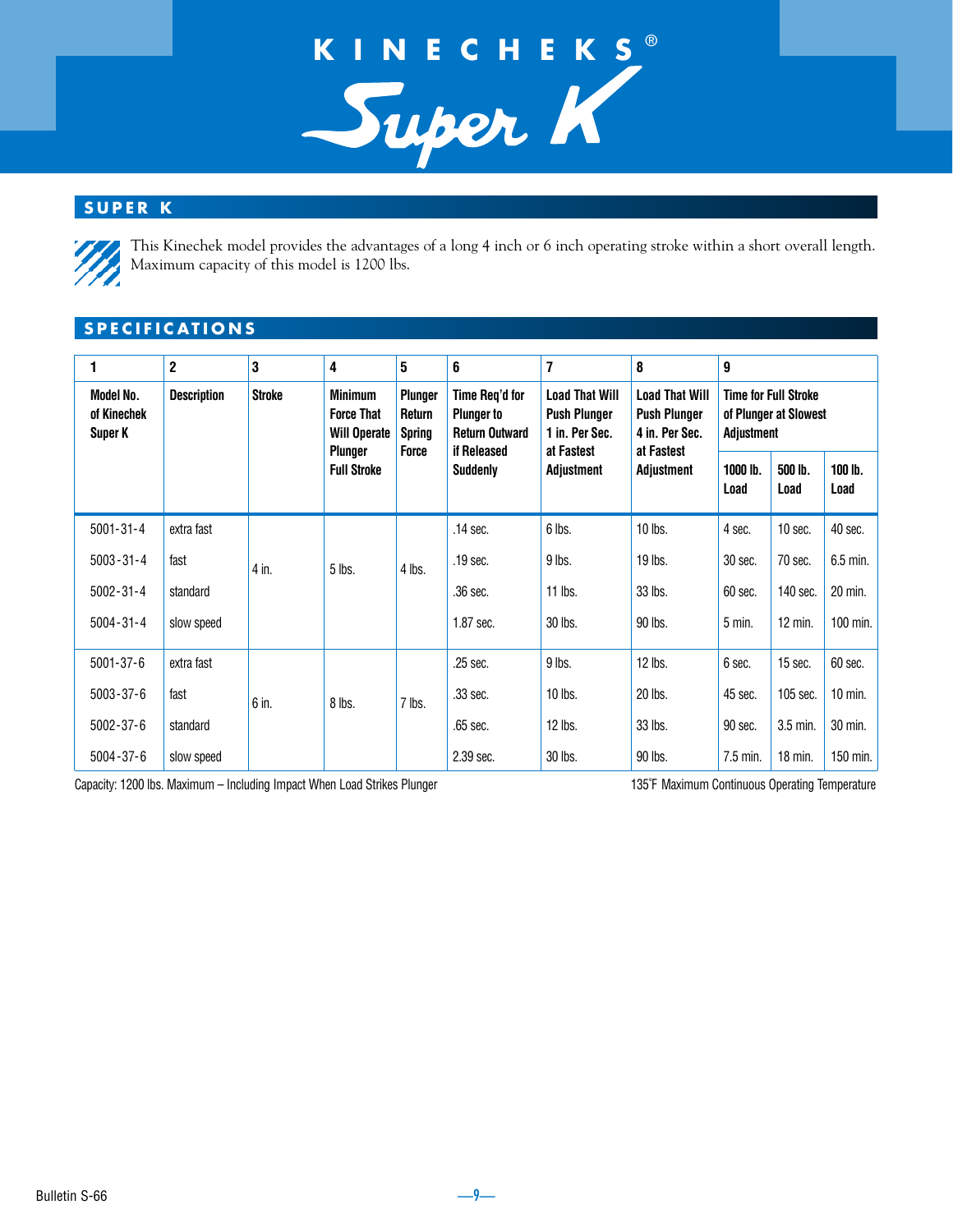# KINECHEKS®



#### **DIMENSIONS AND WEIGHTS**

| Model No.             | <b>Stroke</b>   | Weight            | . .   | ш          |      |      |      |      |
|-----------------------|-----------------|-------------------|-------|------------|------|------|------|------|
| $^{\circ}$<br>$1 - 4$ | ۱n.             | 23.2 oz.          | 14.03 | 4.187<br>4 | 2.00 | .312 | None | None |
| <b>07</b><br>$-37-F$  | $\sim$<br>6 in. | 315<br>$31.5$ 0Z. | 19.27 | 6.187      | 3.50 | .375 | 1.00 | 00.1 |



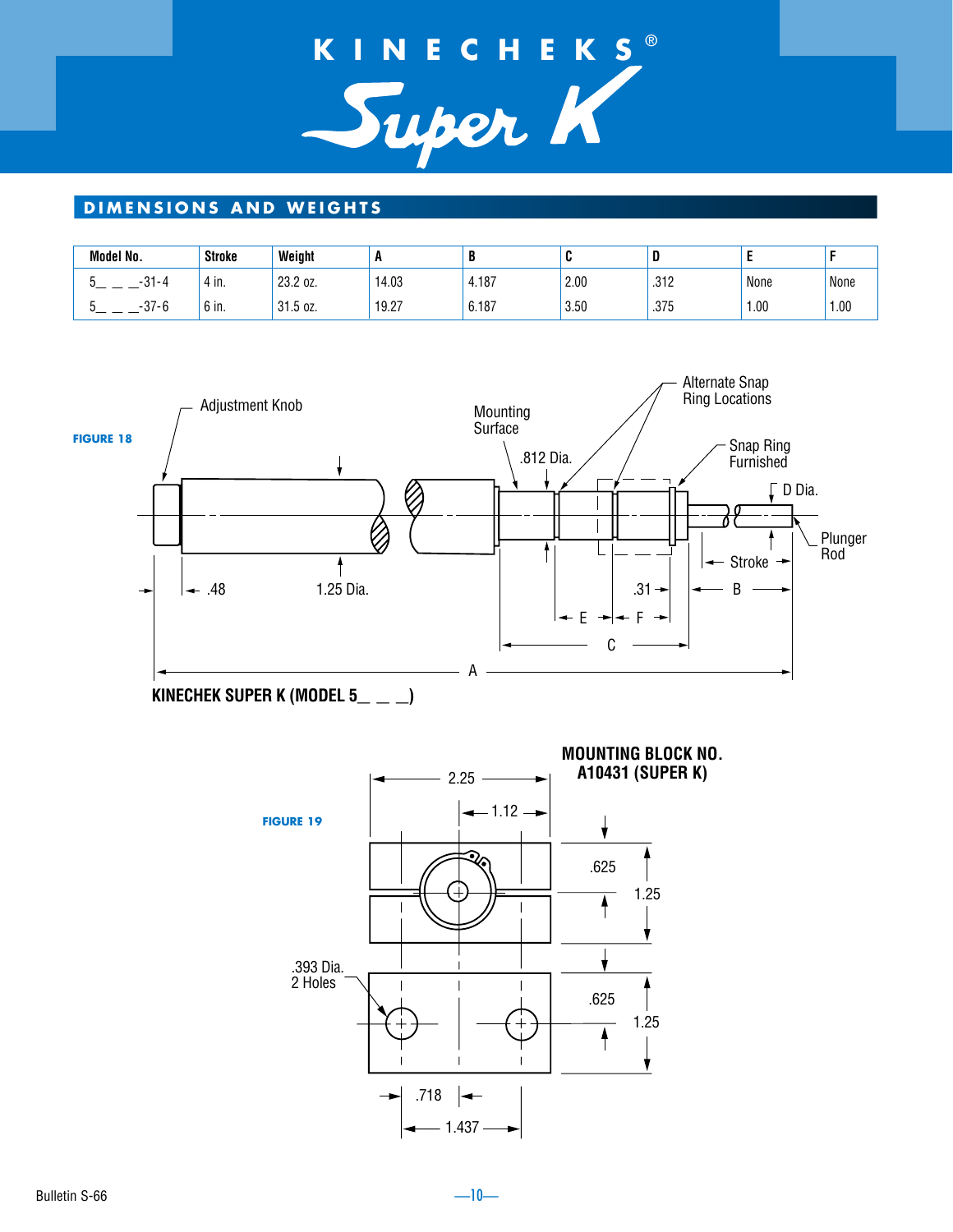# CUSHION-START • SLOW RETURN **KINECHEKS** ®

#### **CUSHION-START KINECHEKS**

The CUSHION-START® KINECHEK is a combination impact absorber and hydraulic check. The impact absorbing feature called "CUSHION-START" is a safeguard for those applications where a fast moving machine element must be abruptly decelerated, then permitted to continue its movement at a constant speed. The first portion of the unit's stroke is used for cushioning, while the remaining stroke will control the speed of any load with the same uniformness as regular KINECHEKS. The CUSHION-START feature is normally supplied only in the SLIMLINE family of units. The data on the specification chart, column 4, indicates the kinetic (moving) energy that the CUSHION-START can gently decelerate before beginning the constant speed portion of the stroke.

#### **SLOW RETURN KINECHEKS**

The SLOW RETURN KINECHEK will control the speed of a load pushing on the plunger rod exactly the same as a regular KINECHEK. However, the automatic return action of the plunger rod is slowed by a fixed restricting orifice added to the unit's internal flow passages. The time required for the plunger rod to extend ranges from 6 seconds to 22 seconds per inch of stroke for the models listed. This return time depends upon the orifice size built into the unit. Other times are available upon special request. The time ranges listed for each model on the Specification Chart, Column 7, are necessary to accommodate manufacturing tolerances, since the restricting orifice is not adjustable.

#### **SPECIFICATIONS**

| 1                                                  | $\overline{2}$                                                                                | 3                                        | 4                                                                               | 5                                                                                                  | 6                                                         | $\overline{7}$                                                                                 | 8                                                                                          | 9                                                                                          | 10                                      |                                                      |                                              |
|----------------------------------------------------|-----------------------------------------------------------------------------------------------|------------------------------------------|---------------------------------------------------------------------------------|----------------------------------------------------------------------------------------------------|-----------------------------------------------------------|------------------------------------------------------------------------------------------------|--------------------------------------------------------------------------------------------|--------------------------------------------------------------------------------------------|-----------------------------------------|------------------------------------------------------|----------------------------------------------|
| <b>Model No.</b><br>of Kinechek                    | <b>Description</b>                                                                            | <b>Stroke</b>                            | <b>Max. Energy</b><br><b>Absorption</b><br><b>Capacity</b><br><b>Per Stroke</b> | <b>Minimum</b><br><b>Force That</b><br><b>Will Operate</b><br><b>Plunger</b><br><b>Full Stroke</b> | Plunger<br><b>Return</b><br><b>Spring</b><br><b>Force</b> | Time Req'd for<br><b>Plunger to</b><br><b>Return Outward</b><br>if Released<br><b>Suddenly</b> | <b>Load That Will</b><br><b>Push Plunger</b><br>1 in. Per Sec.<br>at Fastest<br>Adjustment | <b>Load That Will</b><br><b>Push Plunger</b><br>4 in. Per Sec.<br>at Fastest<br>Adjustment | Adjustment                              | <b>Time for Full Stroke</b><br>of Plunger at Slowest |                                              |
|                                                    | <b>CUSHION-START</b><br>Capacity: 1200 lbs. Max. - Including Impact When Load Strikes Plunger |                                          |                                                                                 |                                                                                                    |                                                           |                                                                                                |                                                                                            |                                                                                            | 1000 lb.<br>Load                        | 500 lb.<br>Load                                      | 100 lb.<br>Load                              |
| 1102-31-1/2<br>1102-31-1<br>1102-31-2<br>1102-31-3 | .18 in. Cushion<br>.25 in. Cushion<br>.34 in. Cushion<br>.62 in. Cushion                      | $1/2$ in.<br>$1$ in.<br>$2$ in.<br>3 in. | $60$ in. lbs.<br>120 in. lbs.<br>220 in. lbs.<br>260 in. lbs.                   | 5 lbs.                                                                                             | 4 lbs.                                                    | .031 sec.<br>$.063$ sec.<br>.106 sec.<br>.235 sec.                                             | $11$ lbs.                                                                                  | 33 lbs.                                                                                    | 5 sec.<br>11 sec.<br>24 sec.<br>35 sec. | 11 sec.<br>26 sec.<br>58 sec.<br>83 sec.             | 96 sec.<br>3.7 min.<br>8.3 min.<br>11.8 min. |
| <b>SLOW</b>                                        | <b>RETURN</b><br>Capacity: 1200 lbs. Max. - Including Impact When Load Strikes Plunger        |                                          |                                                                                 |                                                                                                    |                                                           |                                                                                                |                                                                                            |                                                                                            | 1000 lb.<br>Load                        | 500 lb.<br>Load                                      | 100 lb.<br>Load                              |
| 1302A-31-1/2<br>1302B-31-1/2<br>1302C-31-1/2       |                                                                                               | $1/2$ in.                                |                                                                                 | 5 lbs.                                                                                             | 4 lbs.                                                    | 3 to 5 sec.<br>5 to 8 sec.<br>8 to 11 sec.                                                     | $11$ lbs.                                                                                  | 33 lbs.                                                                                    | 8 sec                                   | 18 sec                                               | 150 sec.                                     |
| 1302A-31-1<br>1302B-31-1<br>1302C-31-1             |                                                                                               | $1$ in.                                  |                                                                                 | $5$ lbs.                                                                                           | 4 lbs.                                                    | 6 to 10 sec.<br>10 to 16 sec.<br>16 to 22 sec.                                                 | $11$ lbs.                                                                                  | 33 lbs.                                                                                    | $15$ sec.                               | 35 sec.                                              | $5$ min.                                     |
| 1302A-31-2<br>1302B-31-2<br>1302C-31-2             |                                                                                               | $2$ in.                                  |                                                                                 | $5$ lbs.                                                                                           | 4 lbs.                                                    | 12 to 20 sec.<br>20 to 32 sec.<br>32 to 44 sec.                                                | $11$ lbs.                                                                                  | 33 lbs.                                                                                    | 30 sec.                                 | 70 sec.                                              | $10$ min.                                    |
| 1302A-31-3<br>1302B-31-3<br>1302C-31-3             |                                                                                               | 3 in.                                    |                                                                                 | $5$ lbs.                                                                                           | 4 lbs.                                                    | 18 to 30 sec.<br>30 to 48 sec.<br>48 to 66 sec.                                                | $11$ lbs.                                                                                  | 33 lbs.                                                                                    | 45 sec.                                 | 105 sec.                                             | $15$ min.                                    |

135° F Maximum Continuous Operating Temperature (All models) ˚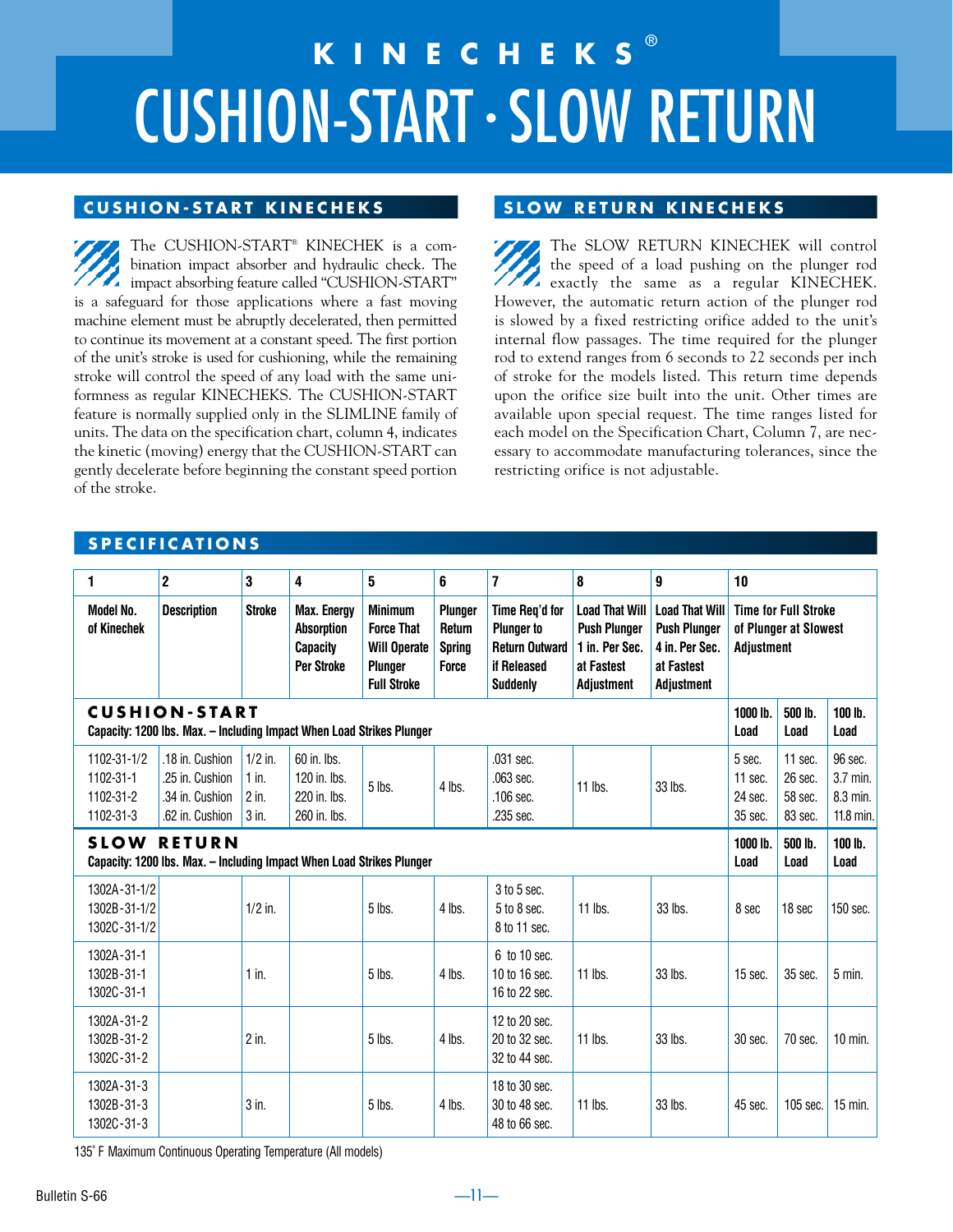# CUSHION-START • SLOW RETURN **KINECHEKS** ®

#### **DIMENSIONS AND WEIGHTS**

| Model No. | Stroke    | Weight     | A     | B     | C    |
|-----------|-----------|------------|-------|-------|------|
| -31-1/2   | $1/2$ in. | $11.5$ oz. | 6.33  | .687  | 4.28 |
| $-31-1$   | 1 in.     | $12.5$ oz. | 7.83  | 1.187 | 5.28 |
| $-31-2$   | 2 in.     | 16.5 oz.   | 10.87 | 2.187 | 7.31 |
| $-31-3$   | $3$ in.   | 19.2 oz.   | 13.87 | 3.187 | 9.31 |





#### **MOUNTING BLOCK NO. A10031 (SLIMLINE)**

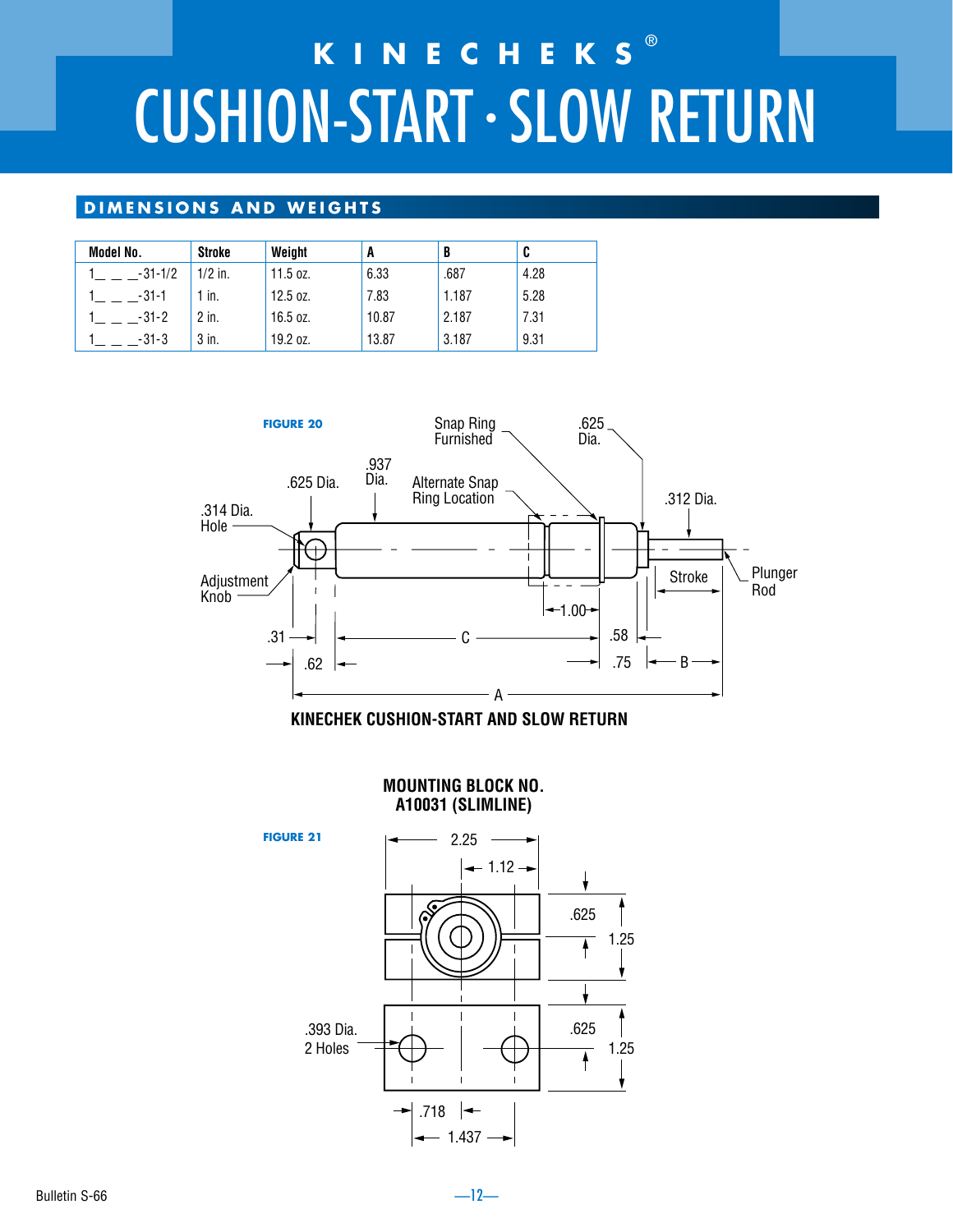## ® **KINECHEKS** ®

#### **SKIPCHEK**

SLIMLINE KINECHEKS can be provided with a SKIPCHEK feature in 1/2 inch, 1 inch, 2 inch and 3 inch stroke models. The fast feed (skip) interval reduces machining times when it is desired to line drill tubular sections, clevis parts etc.

The skip feature is accomplished by adding a "by-pass" flow passage to the cylinder, thus permitting the SKIPCHEK to advance with minimal resistance over the duration of the passage. Each unit is tailor made to the user's specifications. Since Deschner SKIPCHEKS avoid the complexity of added moving parts and seals, the user will benefit by receiving the long service life associated with all Kinecheks.

A design sheet is provided on page 14 to assist in establishing the information necessary for us to manufacture the SKIPCHEK. Part Numbers will be assigned after your requirements are finalized.

**SPECIFICATIONS** 

*The skip function is usually furnished in either of two styles as follows:*

#### STYLE S  $(C.E. + EF. + C.E).$

Controlled feed followed by a fast forward and then a return to a controlled feed for the balance of the stroke. This style is usually utilized for drilling tubing, clevis joints or any application requiring 2 holes in line with a space between the holes.

#### STYLE  $N$  (C.F. +F.F.):

Controlled feed followed by a fast forward for the balance of the stroke. This style has been used for combined drilling and tapping or on special applications.

*Note: C.F. means controlled feed and F.F. means fast forward (skip).*

|                                                                              | $\mathbf 2$   | 3                                                          | 4                                                | 5                                                            | 6                                                              | 7                                                              | 8                             |                 |                   |
|------------------------------------------------------------------------------|---------------|------------------------------------------------------------|--------------------------------------------------|--------------------------------------------------------------|----------------------------------------------------------------|----------------------------------------------------------------|-------------------------------|-----------------|-------------------|
| Model No. of<br><b>Kinecheks Skipchek</b><br>* Designate Style "S" or "N"    | <b>Stroke</b> | <b>Minimum</b><br><b>Force That</b><br><b>Will Operate</b> | <b>Plunger</b><br><b>Return</b><br><b>Spring</b> | Time Reg'd for<br><b>Plunger to</b><br><b>Return Outward</b> | <b>Load That Will</b><br><b>Push Plunger</b><br>1 in. Per Sec. | <b>Load That Will</b><br><b>Push Plunger</b><br>4 in. Per Sec. | C.F. at Slowest<br>Adjustment |                 |                   |
| **C.F. and F.F. Requirement<br>(See Design Information)                      |               | <b>Plunger</b><br><b>Full Stroke</b>                       | <b>Force</b>                                     | if Released<br>Suddenly                                      | at Fastest<br>Adjustment                                       | at Fastest<br>Adjustment                                       | $1000$ lb.<br>Load            | 500 lb.<br>Load | $100$ lb.<br>Load |
| $1002$ <sup>*</sup> -31-1/2( <sup>11</sup> /2 C.F./ <sup>11</sup> /2 F.F.)** | $1/2$ in.     |                                                            |                                                  | .031 sec.                                                    |                                                                |                                                                |                               |                 |                   |
| 1002 $*$ -31-1 ( C.F./ F.F.)**   1 in.                                       |               | $5$ lbs.                                                   | 4 lbs.                                           | $.063$ sec.                                                  | $11$ lbs.                                                      | 33 lbs.                                                        | .067                          | .029            | .0033             |
| $1002$ *-31-2 ( C.F./ F.F.)**                                                | 2 in.         |                                                            |                                                  | $.106$ sec.                                                  |                                                                |                                                                | in./sec.                      | in./sec.        | in./sec.          |
| $1002$ <sup>*</sup> -31-3 (_ _ C.F./_ _ F.F.)**                              | 3 in.         |                                                            |                                                  | .235 sec.                                                    |                                                                |                                                                |                               |                 |                   |

Capacity: 1200 lbs. Maximum – Including Impact When Load Strikes Plunger 135°F Maximum Continuous Operating Temperature

#### **DIMENSIONS AND WEIGHTS**

| <b>Stroke</b> | Weight     | A     | B     | C    |
|---------------|------------|-------|-------|------|
| $1/2$ in.     | $11.5$ oz. | 6.33  | .687  | 4.28 |
| $1$ in.       | 12.5 oz.   | 7.83  | 1.187 | 5.28 |
| $2$ in.       | 16.5 oz.   | 10.87 | 2.187 | 7.31 |
| 3 in.         | 19.2 oz.   | 13.87 | 3.187 | 9.31 |

*Note: SKIPCHEKS may be used with Model A10031 mounting block. See page 6 for mounting block dimensions.*

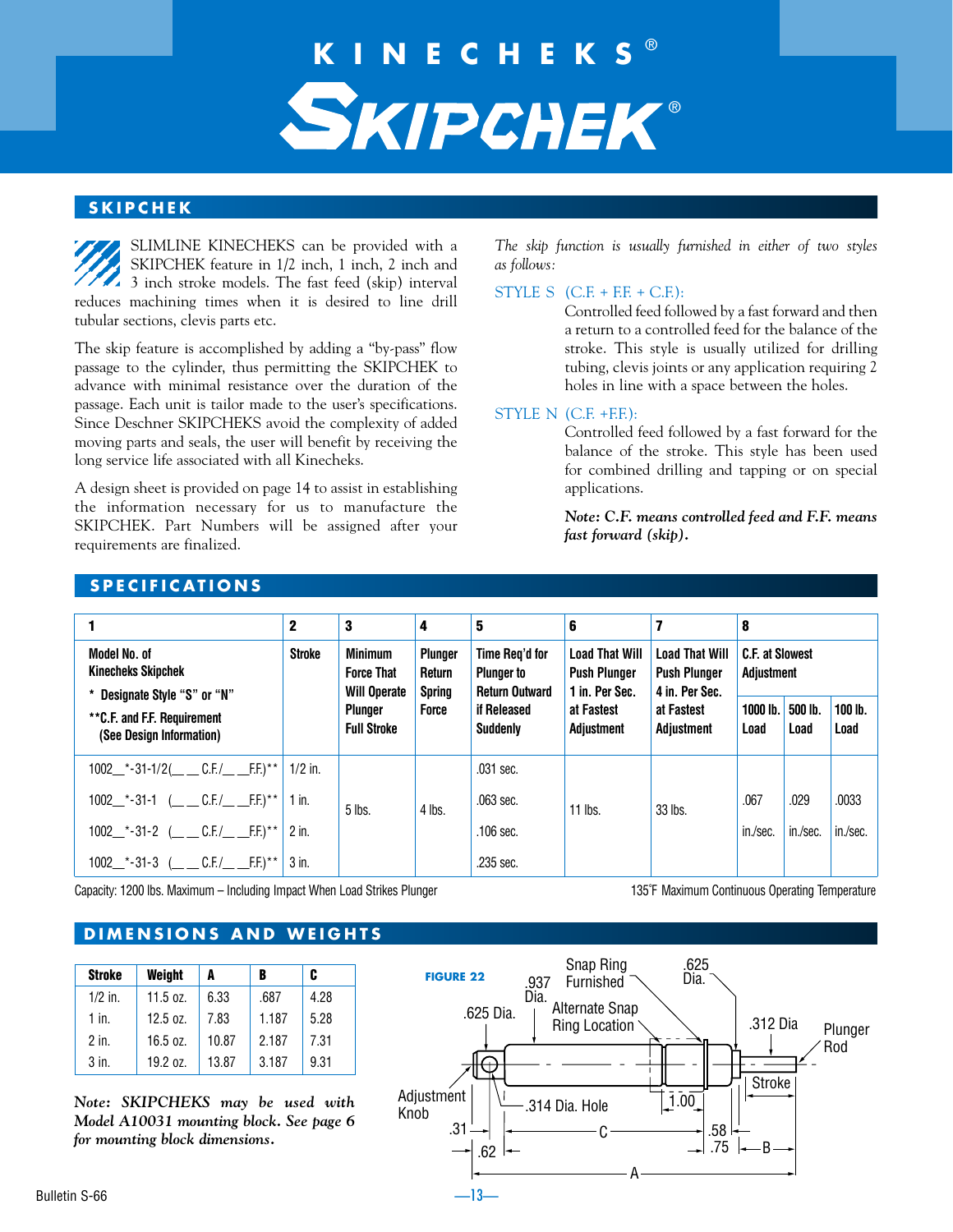## **SKIPCHEK® KINECHEKS** ®

#### **DESIGN INFORMATION**

#### **SKIPCHEK SPECIFICATIONS**

| 1.1st C.E. | -+.062/-.000 in. ( | $+1.6/-0.0$ mm.) |
|------------|--------------------|------------------|
| 2. F.E.    | .+.000/-.062 in. ( | $+0.0/-1.6$ mm.) |

- 3. Total SKIPCHEK stroke\_\_\_\_\_\_in.\_\_\_\_\_\_\_\_\_(mm.) Nominal
- 4. Drill thrust  $\qquad \qquad$  lbs. ( $\qquad \qquad$  kg.) SKIPCHEK will be tested at 150 lbs (68 kg.) if no thrust load is specified.

#### **REFERENCE DATA**

- 5. Round tube: Yes \_\_\_\_\_\_\_\_\_\_\_\_No\_\_\_\_\_\_\_\_\_\_\_\_\_\_\_ If yes: O.D.  $\qquad \qquad \text{in.}$  ( $\qquad \qquad \text{mm.}$ ) wall thickness  $\qquad \qquad \text{in.}$  ( $\qquad \qquad \text{mm.}$ )
- 6. If work material is not round tubing:
- Specify: Thickness of 1st section \_\_\_\_\_\_\_\_\_in. ( \_\_\_\_\_mm.) Distance between sections\_\_\_\_\_\_\_in. ( \_\_\_\_\_mm.) Thickness of 2nd section\_\_\_\_\_\_\_\_in. ( \_\_\_\_\_mm.)
- 7. Drill Dia. \_\_\_\_\_\_\_\_in. ( \_\_\_\_\_mm.) Point angle degrees (included)
- 8. C.F. Feed Rate\_\_\_\_\_\_in./min.(\_\_\_\_\_\_mm./min) (if known)

Specification items 1 thru 3 are mandatory information we must have. Item 4 will not have an appreciable effect unless thrust loads exceed 350 lbs. Items 5 thru 8 are for the users consideration to be sure all aspects have been considered including part curvature, drill point height etc. The transition tolerances shown on the design sheet are necessary and must also be allowed for when establishing specifications.

#### *Note: C.F. means controlled feed. F.F. means fast forward (skip).*

*Note: Drill point height, transition tolerances and part curvature (if any) should be considered when establishing specifications. Completion of the reference data will assist in establishing 1st C.F. and F.F. specifications. (Transition tolerances increase C.F. or decrease F.F. as shown.)*

*Custom units can be designed to accomodate double and triple* \* *skip feeds. Call factory for more information.*



PATENTS ISSUED OR PENDING ON ALL UNITS DESCRIBED HEREIN. KINECHEK® , CUSHION-START, PECKCHEK, SKIPCHEK AND DESCHNER LOGOTYPE ARE REGISTERED TRADEMARKS OF DESCHNER CORP. BULLETIN S-66 ©2016